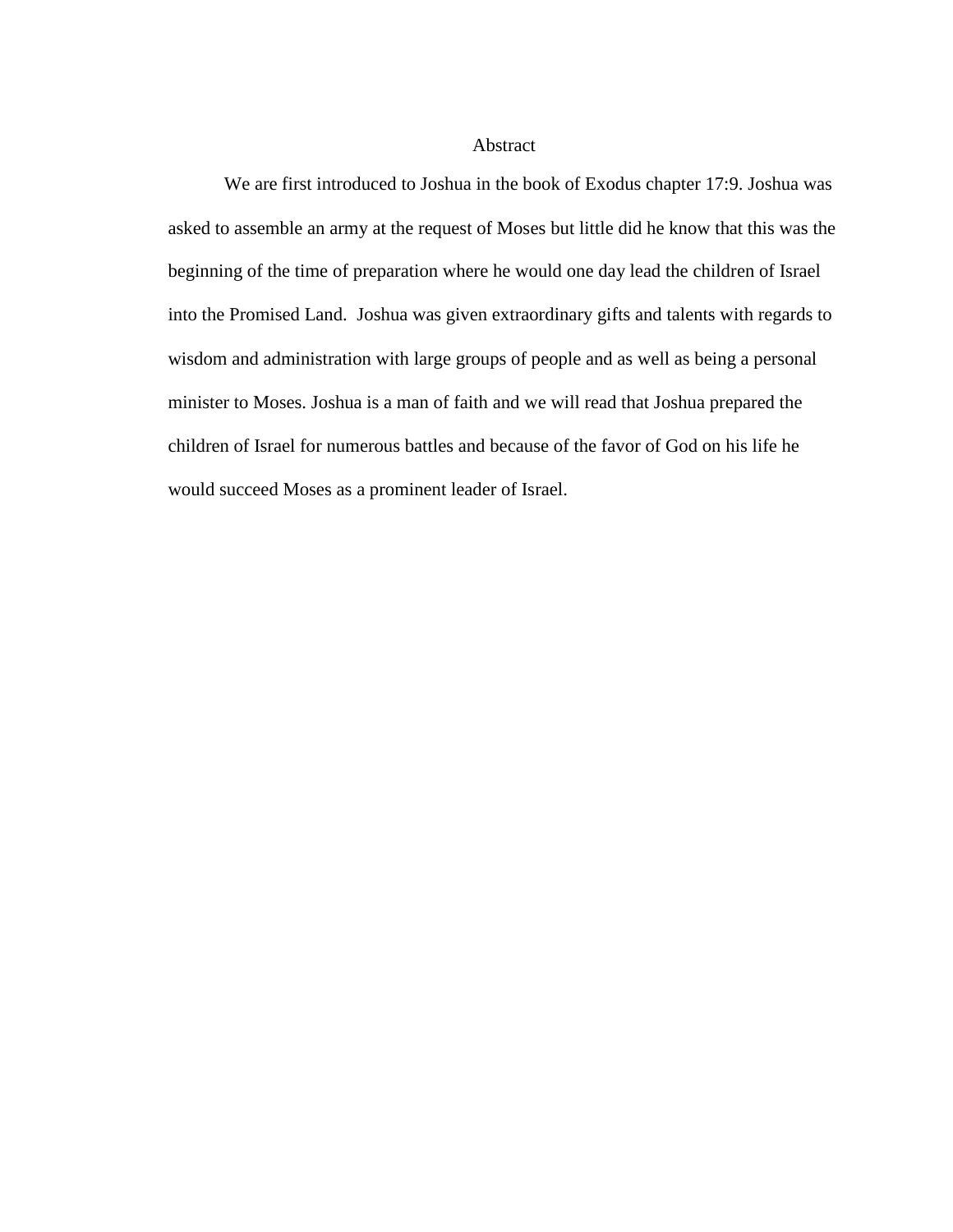# **CONTENTS**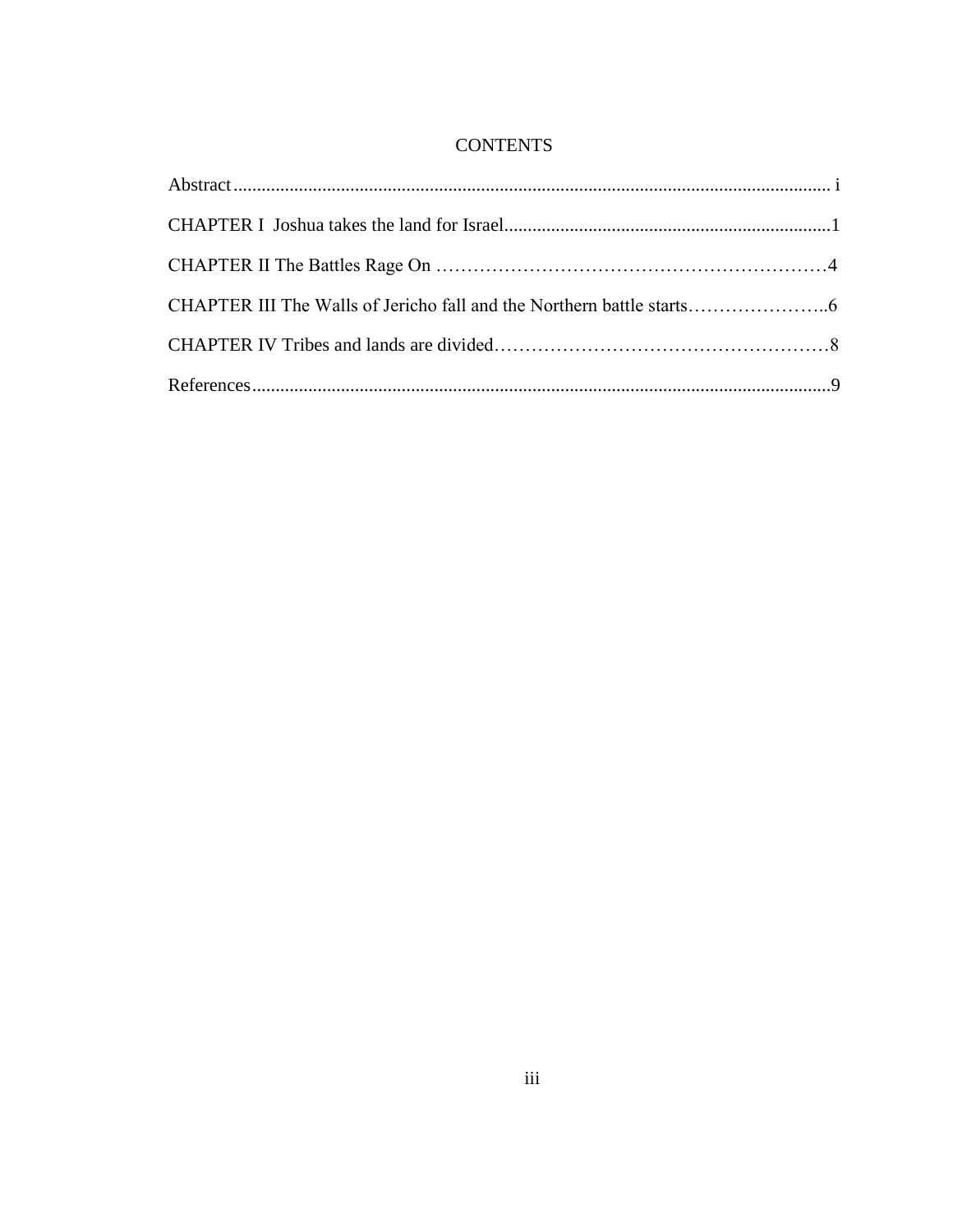## CHAPTER I

"Joshua takes the land for Israel"

The book of Joshua contains 24 chapters and is primarily broken down into two sections.

The first section shows a detailed account of the three battles that Joshua was engaged in and his conquest of the land. These battles are covered from Joshua chapters 1 through 12. The second section of Joshua is a record of the divisions of the lands by tribe and a record of the final instructions that God gives to Joshua this is covered in Chapters 13 through 24.

The children of Egypt are freed from their captivity in Exodus chapter 12:31, they embark on a journey to the Promised Land. However, due to their grumbling and complaining, it is only Joshua and Caleb that we read entering the Promised Land.

In Joshua chapter 1:8, Joshua instructs the Israelites to not depart from the book of the law and to meditate on it day and night. If they do that then their way will be prosperous. He also instructs them to be strong and have courage for wherever they go there God is with them.

Joshua also gives further instructions in chapter 24:19-22 as he tells the people to live a holy life, turn from their sins, not to forsake the Lord and he tells them that he will serve the Lord.

Part of Joshua's mission was to establish the people in the land, dividing it up among them and to destroy or drive out the natives of Canaan so that they would not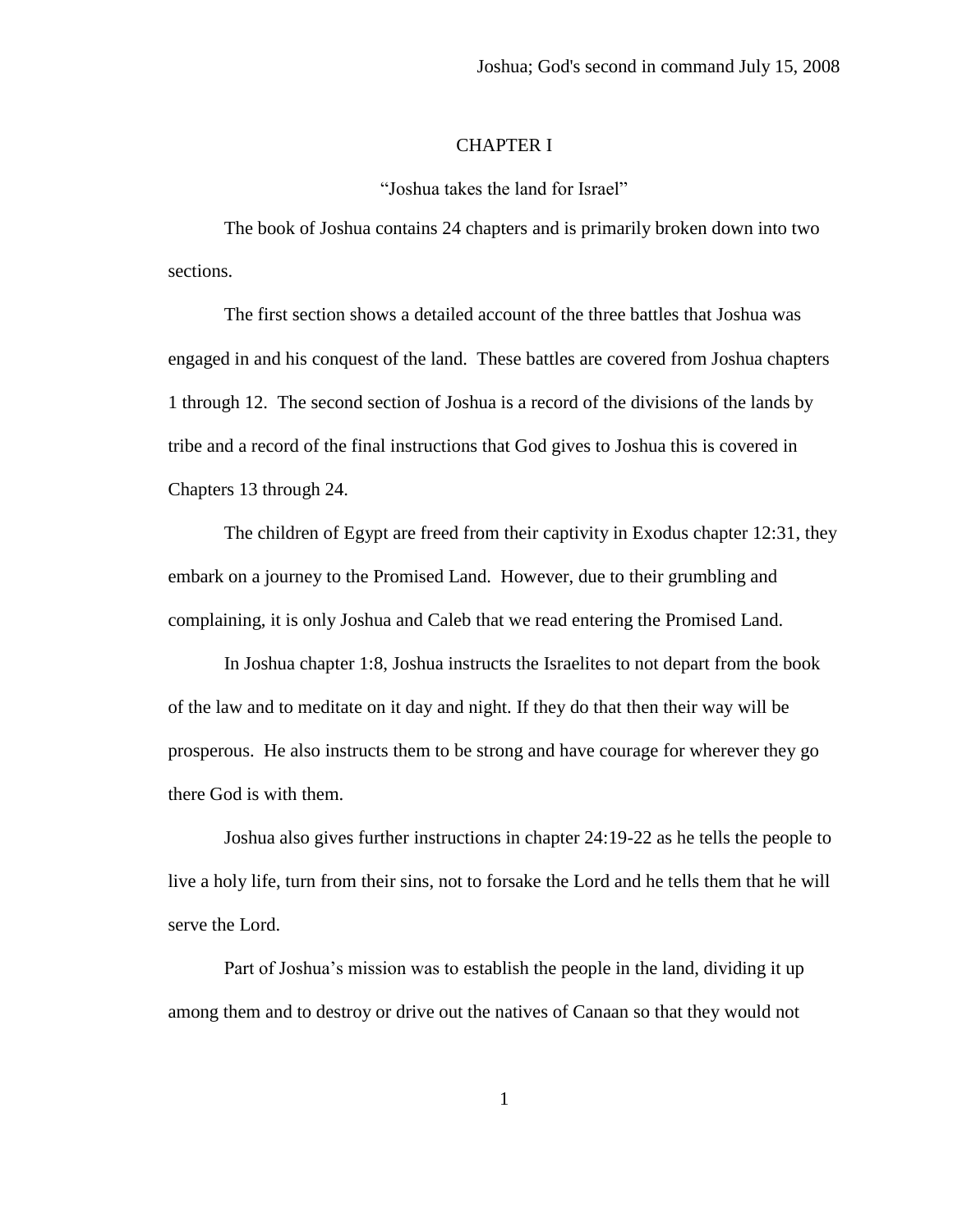pollute Israel with idolatry and evil ways. The Book of Joshua describes how he did successfully establish the people in the land, largely in the hill country and in the forest lands, gradually moving outwards, although still with 'much land to be possessed'.

I believe the main premise of this book is to show that God is faithful as He said He would give the Israelites land to possess and Joshua was the instrument to fulfill God's purposes.

 In Joshua chapter 24:26 we see that Joshua signed this book as having been a firstperson account in witnessing the battles in victories that the Lord had given the children of Israel.

Noted historical background of the book of Joshua is that it was one of the first 12 of historical books written. Joshua's name means "Jehovah Saves" or "The Lord is Salvation." Joshua is the Hebrew translation of the Greek word Jesus.

According to the John MacArthur Study Bible (page 303) Joshua was approximately 90 years old when he assumed command after the death of Moses and became Israel's leader. Joshua died at the age of 110 years old, he was thought to be a type of deliverer for the people of Israel.

In Joshua chapters 1-5 we read that Joshua prepares for the overthrow of Canaan. Chapter 2:1 is when we are introduced to Rahab. We read that Joshua sends 17 spies into the city of Jericho they seek lodging at the house of Rahab the harlot.

The King of Jericho is alerted of their presence in the city and he sends men to Rahab to search for the spies. However, Rahab having heard of the miracles of the Lord God did by parting the Red Sea and she hides the spies from the King's men and then lowers them down over the city wall to safety. Rahab fears the Lord and asks for the spies

2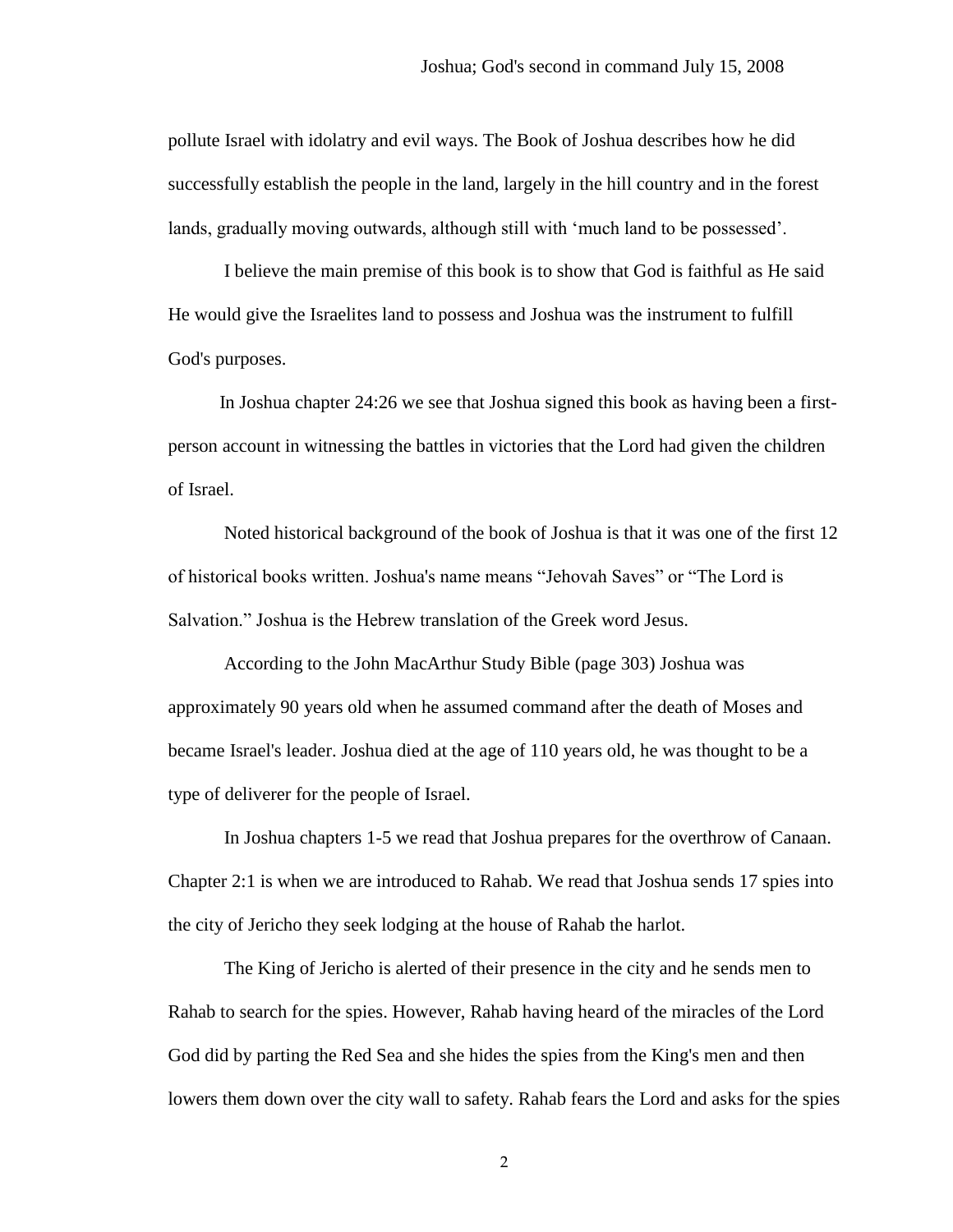and God to show her kindness. They agree and tell her place a scarlet/red cord on the door of her home.

Later we read in chapter 2:18 that Joshua assembled the men for the siege of the city and they are told to look for scarlet/red a cord that is hung on the doorknob of Rahab's home. This red chord would be a symbol or sign of the kindness that she had asked for from the Lord to spare her household. Rahab's life was spared because she had great faith in the God of Israel. Red is also a symbol of how the Angel of death "passed over" the homes of the firstborn of Israel when he saw the lambs' blood in Exodus 12:12- 14.

Rahab is mentioned in Matthew 1:5 in the genealogy of the Messiah.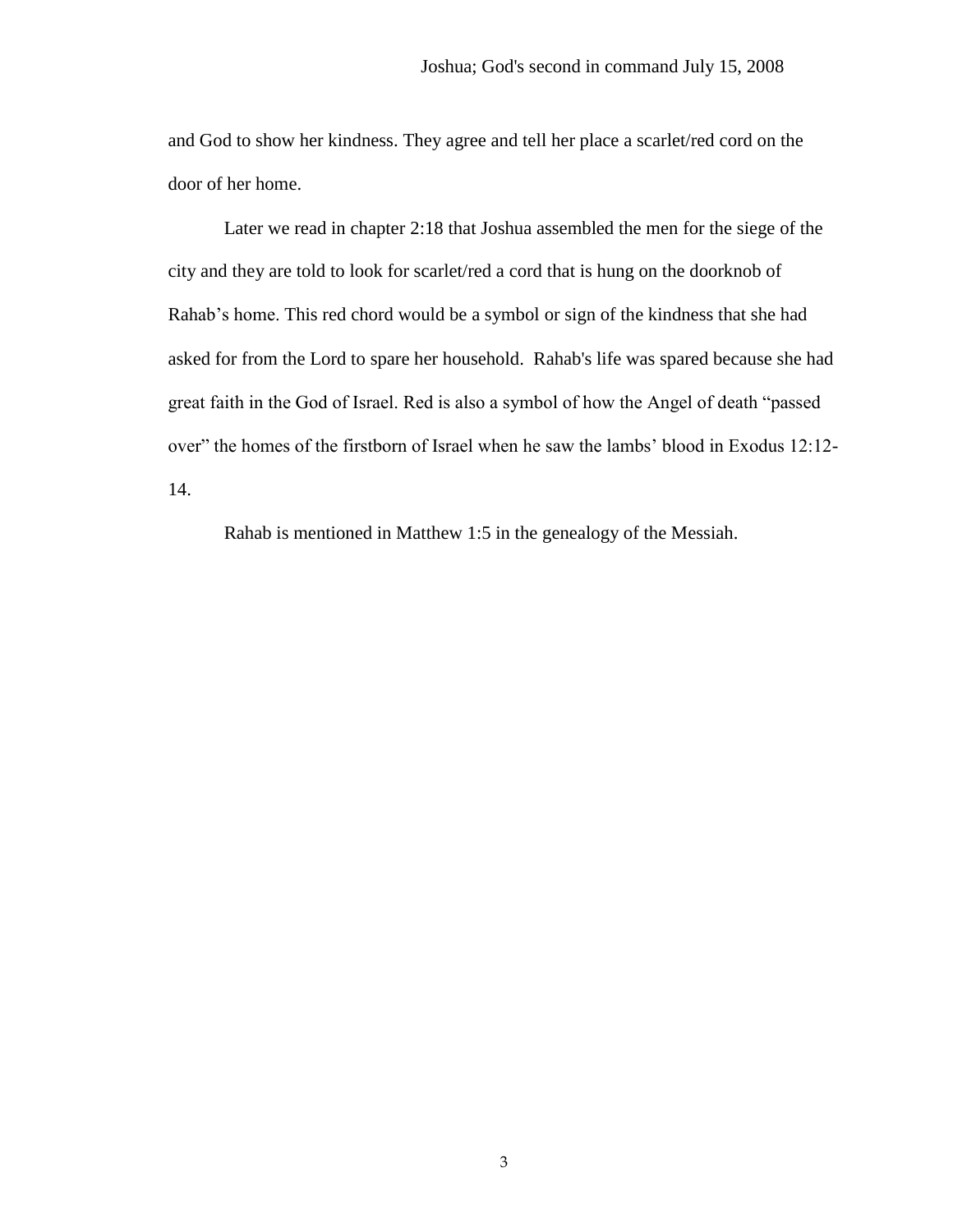# CHAPTER II

#### "The Battle Rages On"

In Joshua chapter 3:3-6 we read the Ark of the Covenant (which represents the presence of God) is brought to the Jordan River, Joshua tells the people to sanctify themselves and they prepare to cross over the Jordan River. The Bible tells us that the river was raging but the minute the Levite priests set their feet in the river the water stopped so that the Israelites were able to cross and in doing so fulfill God's mission. Once again, it is documented that the Israelites crossed the river on dry ground just as they had done in the Red Sea with Moses.

In chapter 4:5-7 Joshua calls for the 12 tribes of Israel to assemble and he instructs them to set up camp for that night. He also calls for the men to set up a memorial with stones. In verse 4:7 we read that these memorial stones would be a sign to the children for ever as God would give them the Promised Land and that the Jordan River was held back because of the Lord's covenant with His people.

Joshua chapter 5:2 God commands Joshua to circumcise the second-generation that came out of Egypt; they also commemorate the Passover and in doing so they acknowledged their covenant with the Lord. It is also noted that one day after the Passover, had been the last day that they were to receive manna in the wilderness because they were able to eat of the fruit of the land of Canaan that year and provide for themselves.

Joshua has an encounter with the Commander of the Army of the LORD (Joshua 5:13) as he is commanded to take off his shoes because he is standing on Holy ground.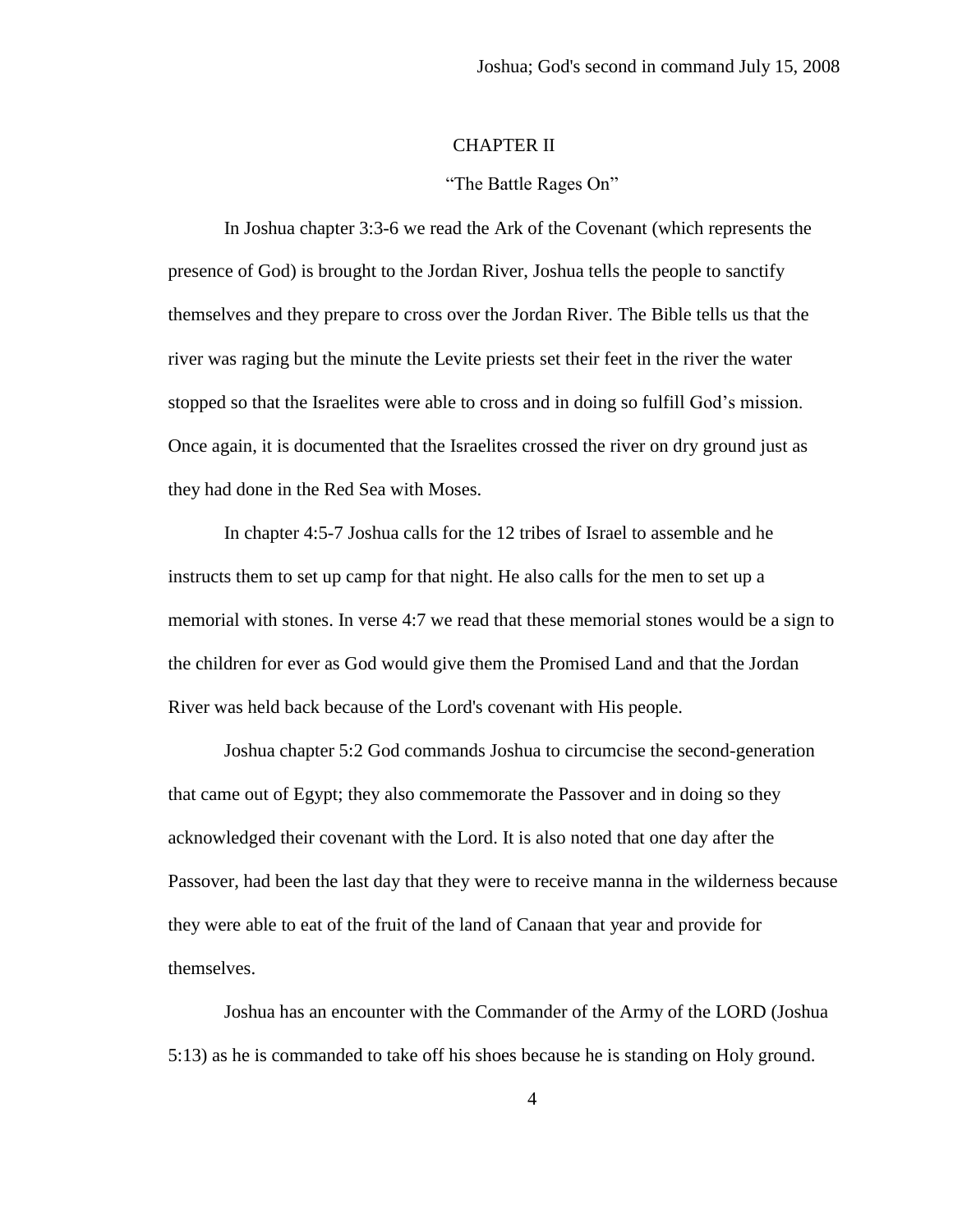Most scholars believe that this Angel was actually an appearance of a pre-incarnate Jesus and bears a striking similarity as to when Moses encountered the burning bush or type of Holy Spirit a top of Mount Sinai before he received the law and the 10 Commandments.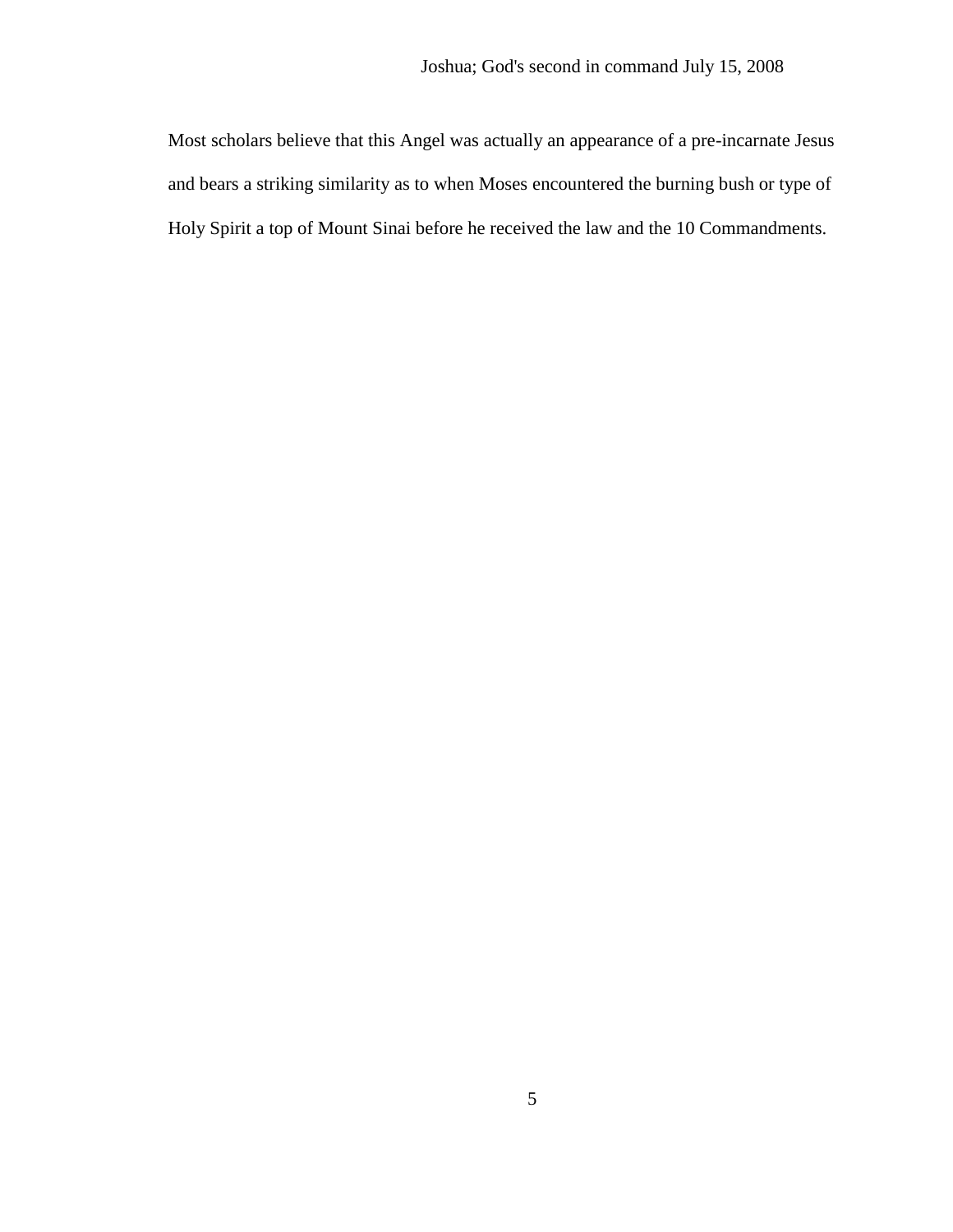## CHAPTER III

"The Walls of Jericho fall and the Northern Battle Starts"

Perhaps the most famous Bible story ever told is the Battle of Jericho. As the walls seem impenetrable; Joshua (Joshua 6:2-3) being a military man uses unorthodox methods to win this battle. It is not Joshua's military expertise, state of the art equipment or his vast warriors that win this battle, but the fact that he has the Lord God Almighty on his side to fulfill His promises and covenant with the people of Israel.

Joshua is told to take seven ram's horn along with all his warriors, seven priests and the Ark of the covenant and commanded to march around the city for seven days and on the seventh day he is told they should blow their trumpets and the children of Israel witness another miracle as they see the walls of Jericho fall to the ground.

Joshua instructs his warriors to look for the door with the red chord because this is the house of Rahab. The young man who had been the spies rescued Rahab the father and mother and her brothers and all that she had Joshua 6:23.

Israel plundered the city. They took all the gold, silver, bronze and iron vessels and put them in the treasury of the house of the Lord and burned the city to the ground. The Lord was with Joshua and his fame spread throughout all the country Joshua 6:27

In Joshua chapter 7:4-5 we read the children of Israel experienced a great loss at the battle of Ai were several dozen warriors are killed. God also brings to the attention of Joshua that someone in the camp has secret sin. Achan had stolen some of the vessels and clothing from Jericho by hiding them in his tent. This transgression against God angers the LORD; because of their transgression against the Lord I believe God judged them by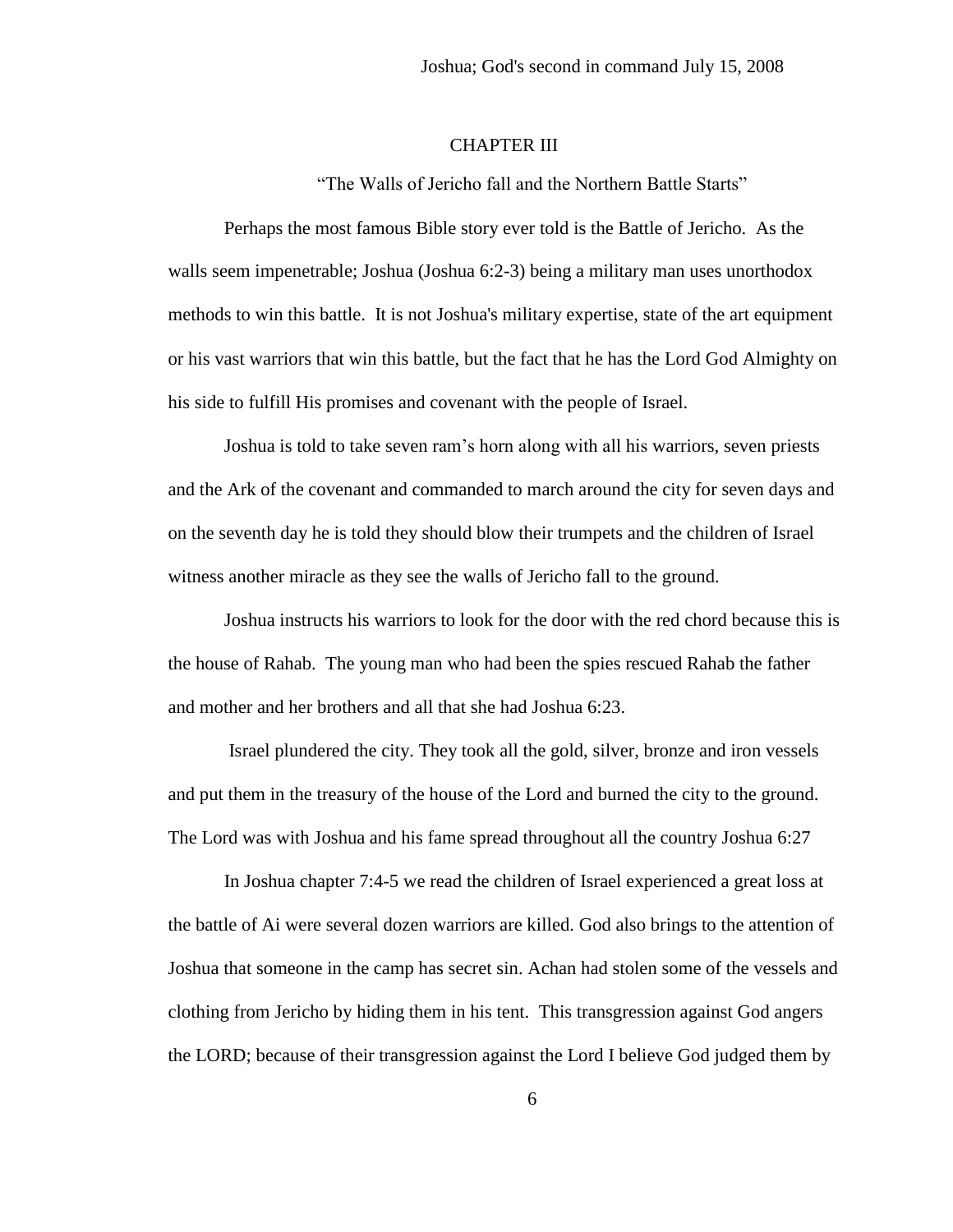being killed at the Battle of Ai. Achan along with his family was also judged by being stoned to death.

In chapter 8:1 the Lord tells Joshua to engage in battle with Ai and not to fear because this time the Lord will be with them. God tells Joshua to go to the King lay in ambush and plot a sneak attack. Joshua proceeds as instructed by the LORD against Ai. We read later in the chapter that Joshua and the people renew their covenant with the Lord.

Joshua chapter 9:16 we read that Joshua makes a covenant with the Gibeonites. Joshua fails to see God's advice before making the covenant with the Gibeonites. Joshua confronts the Gibeonites and asks them why they deceived him, they explained to him that they have heard of Joshua throughout the land and how the God of Israel had promised them the land and they feared for their life. Although Joshua had spared their lives and made them woodcutter's and water carriers for the congregation and for the altar of the Lord.

Joshua engages in battle with the King of Jerusalem and the Lord God makes the sun stand still so Joshua can be victorious against his enemies. The armies of Joshua overthrow the Amorites and all of the tribes in the South Land.

The Israeli army proceeds to conquer the Northern lands and start with Beth Shan and move north to Chinneroth, Merom, Kedesh, Hazor and Tyre. The LORD gave them the victory to conquer the lands that He had promised them.

7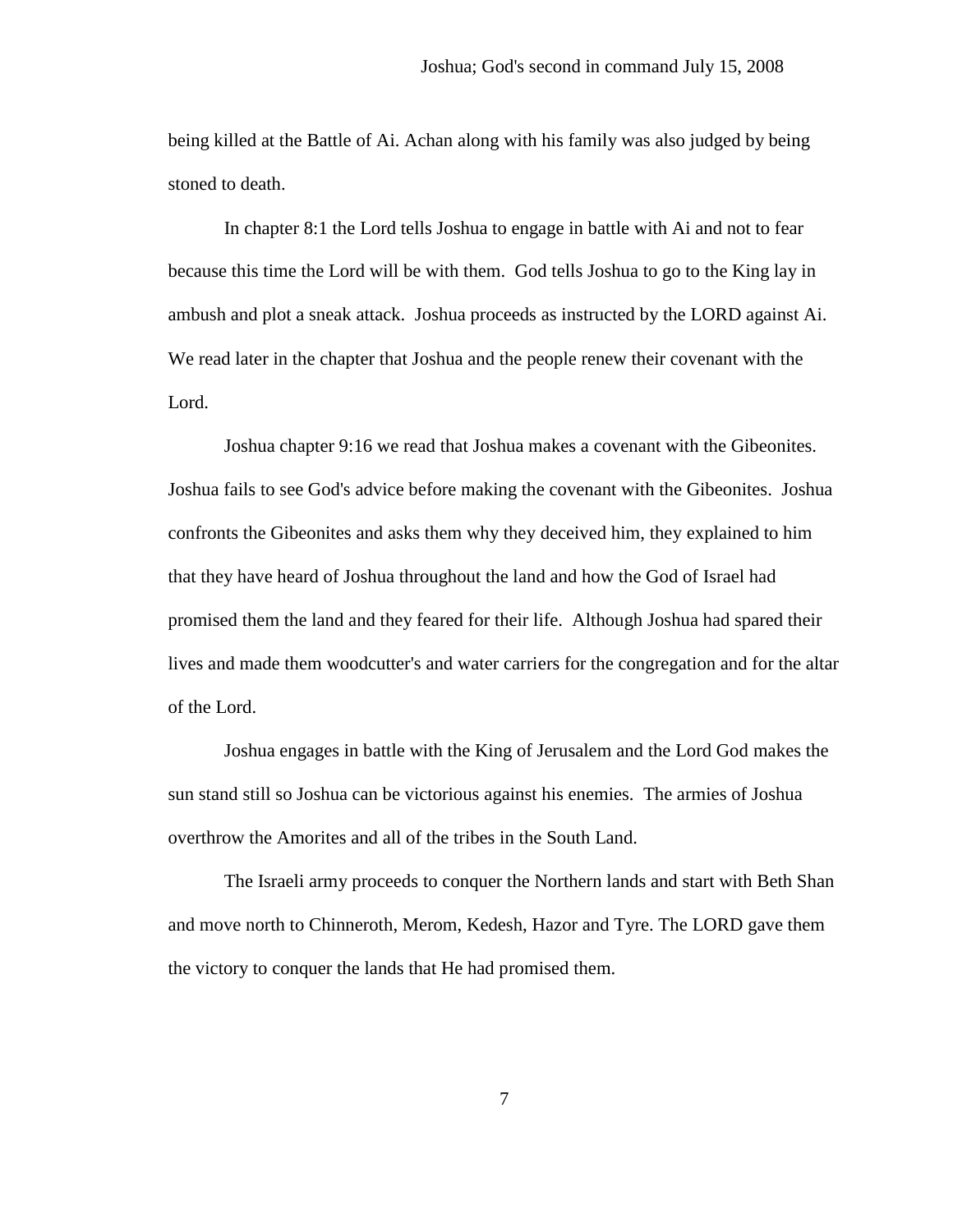## CHAPTER IV

"Tribes and lands are divided"

The final chapters of Joshua give a detailed account for the instructions on the division of land according to the tribes.

The tribe of Judah is given a special portion in chapter 15:1. There are also instructions for the setting up of the tabernacle at Shiloh.

God tells Joshua to set up cities of refuge in chapter 20:1-3. These cities are set up for those who had accidentally or unintentionally killed someone. This refuge city would provide protection against the victim's family for accused until judgment could be rendered or the death of the high priests occurred. There are also instructions for the cities of the Levites and alter instructions for the priests.

The last two chapters of Joshua have been dubbed "Joshua's farewell address." It is here Joshua instructs on the covenant of God and reminds the Israelites to teach their children the ways of the LORD.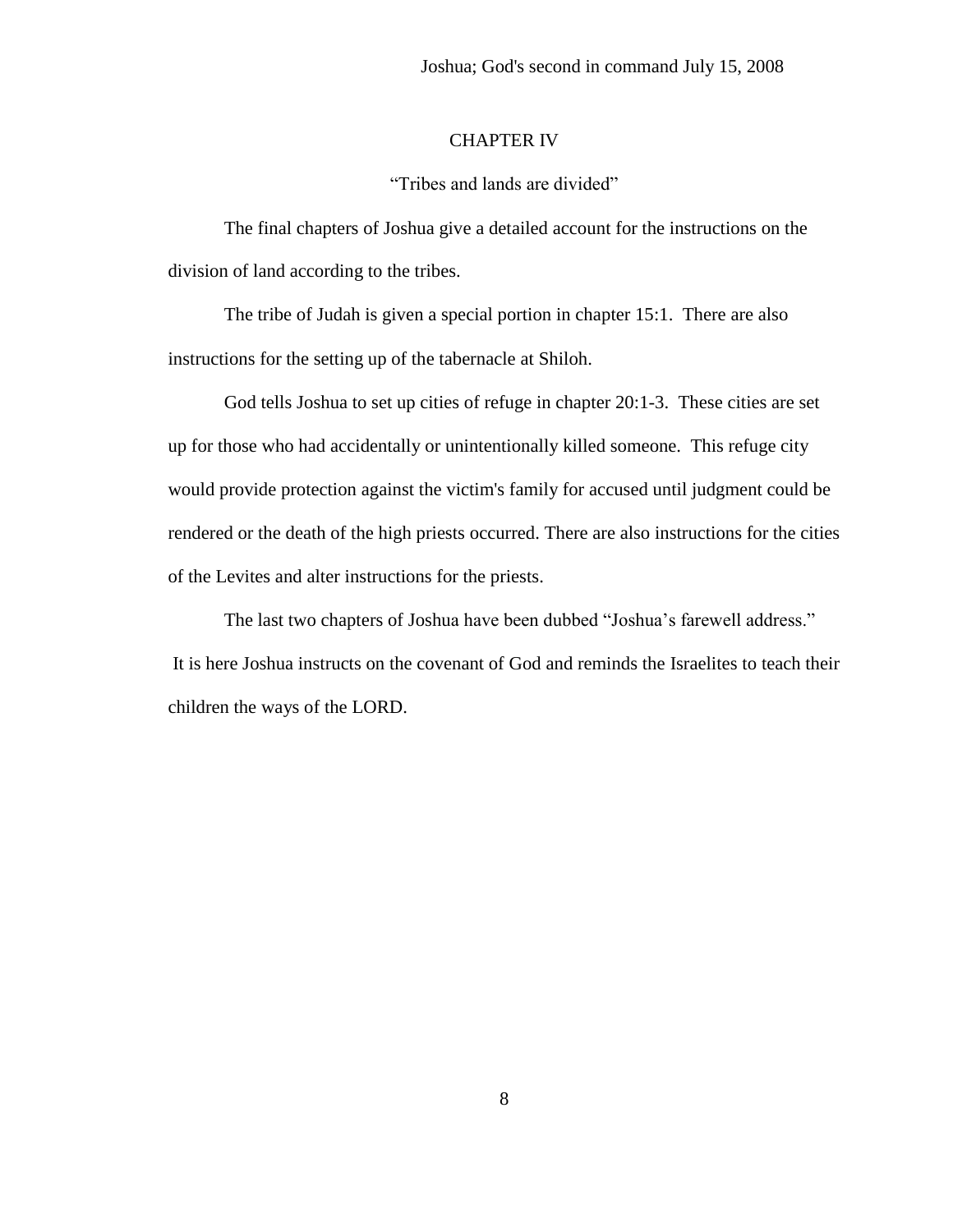## REFERENCES:

- Marilyn Hickey. (1995). *Bible Encounter* (Classic Library Edition ed.). Denver, CO: Marilyn Hickey Ministries. (Original work published 1987 pages 41-45)
- William C. Williams. (2003). *They spoke from God* (William C. Williams & Stanley Horton, Eds.). Springfield, MO: Gospel Publishing House. (Original work published 2003 pages 358-369)
- John MacArthur. (1997). *The MacArthur Study Bible* (John MacArthur, Ed.). Nashville, TENN: Word Publishers. (Original work published 1997)
- ("Dake Reference CD with Bible software," WS7)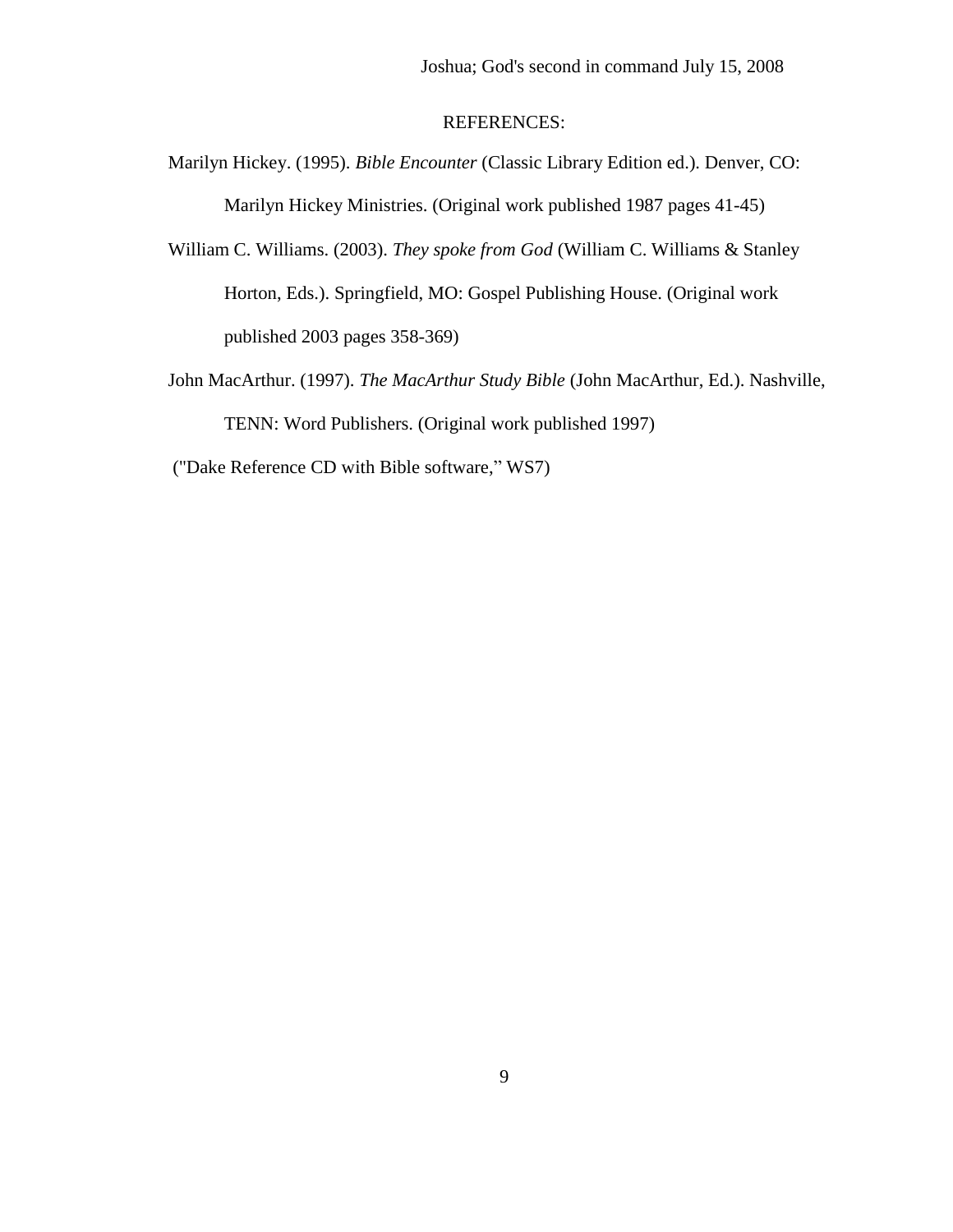#### SCRIPTURE REFERENCES:

**Ex 17:9** Moses said to Joshua, "Choose some of our men and go out to fight the Amalekites. Tomorrow I will stand on top of the hill with the staff of God in my hand NIV

**Ex 12:31**During the night Pharaoh summoned Moses and Aaron and said, "Up! Leave my people, you and the Israelites! Go, worship the LORD as you have requested. NIV **Josh 1: 8** Do not let this Book of the Law depart from your mouth; meditate on it day and night, so that you may be careful to do everything written in it. Then you will be prosperous and successful. NIV

**Josh 24:19-22** Joshua said to the people, "You are not able to serve the LORD. He is a holy God; he is a jealous God. He will not forgive your rebellion and your sins. 20 If you forsake the LORD and serve foreign gods, he will turn and bring disaster on you and make an end of you, after he has been good to you." 21 But the people said to Joshua, "No! We will serve the LORD." 22 Then Joshua said, "You are witnesses against yourselves that you have chosen to serve the LORD." NIV

**Josh 24:26** And Joshua recorded these things in the Book of the Law of God. Then he took a large stone and set it up there under the oak near the holy place of the LORD. NIV **Josh 2:1** Then Joshua son of Nun secretly sent two spies from Shittim. "Go, look over the land," he said, "especially Jericho." So they went and entered the house of a prostitute named Rahab and stayed there. NIV

**Josh 2:18** unless, when we enter the land, you have tied this scarlet cord in the window through which you let us down, and unless you have brought your father and mother,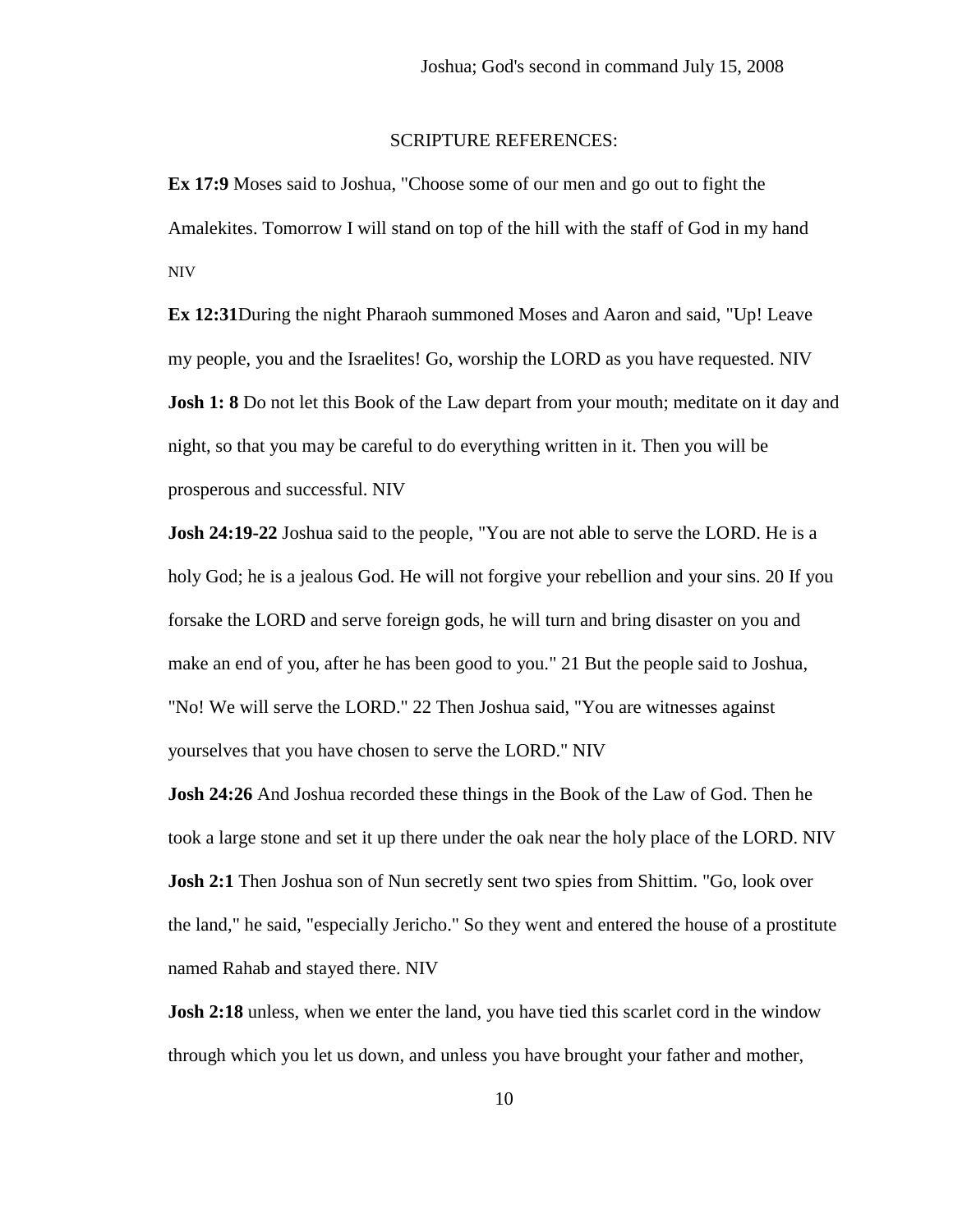your brothers and all your family into your house NIV

**Ex 12:12 "**On that same night I will pass through Egypt and strike down every firstborn — both men and animals — and I will bring judgment on all the gods of Egypt. I am the LORD. 13 The blood will be a sign for you on the houses where you are; and when I see the blood, I will pass over you. No destructive plague will touch you when I strike Egypt. 14 "This is a day you are to commemorate; for the generations to come you shall celebrate it as a festival to the LORD — a lasting ordinance. NIV

**Matt 1:5** Salmon the father of Boaz, whose mother was Rahab, Boaz the father of Obed, whose mother was Ruth, Obed the father of Jesse, NIV

**Josh 3:3-6** giving orders to the people: "When you see the ark of the covenant of the LORD your God, and the priests, who are Levites, carrying it, you are to move out from your positions and follow it. 4 Then you will know which way to go, since you have never been this way before. But keep a distance of about a thousand yards between you and the ark ; do not go near it." 5 Joshua told the people, "Consecrate yourselves, for tomorrow the LORD will do amazing things among you." 6 Joshua said to the priests, "Take up the ark of the covenant and pass on ahead of the people." So they took it up and went ahead of them. NIV

**Josh 4:5-7** and said to them, "Go over before the ark of the LORD your God into the middle of the Jordan. Each of you is to take up a stone on his shoulder, according to the number of the tribes of the Israelites, 6 to serve as a sign among you. In the future, when your children ask you, 'What do these stones mean?' 7 tell them that the flow of the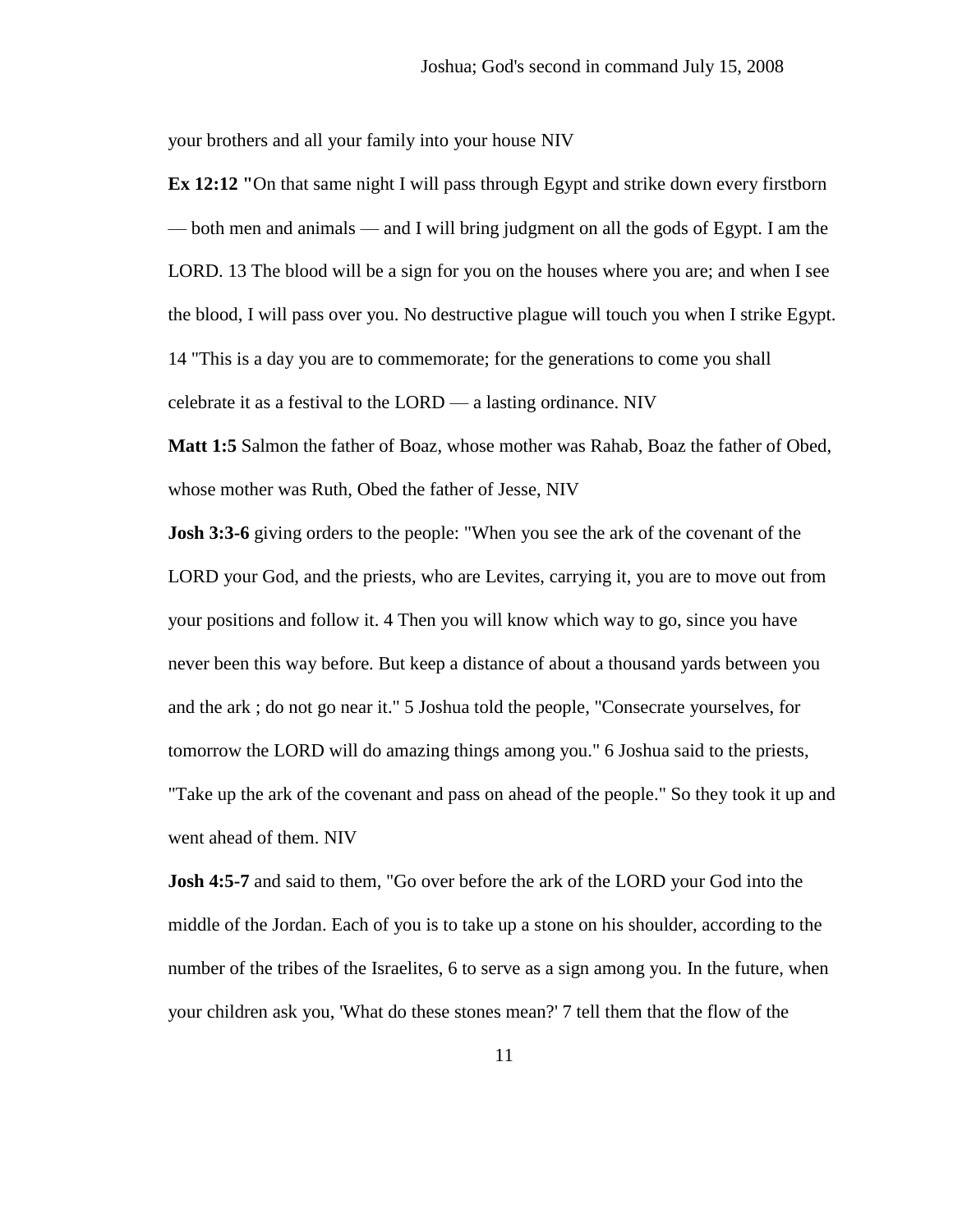Jordan was cut off before the ark of the covenant of the LORD. When it crossed the Jordan, the waters of the Jordan were cut off. These stones are to be a memorial to the people of Israel forever." NIV

**Josh 5:2-3** At that time the LORD said to Joshua, "Make flint knives and circumcise the Israelites again." 3 So Joshua made flint knives and circumcised the Israelites at Gibeath Haaraloth. NIV

**Josh 5:13** Now when Joshua was near Jericho, he looked up and saw a man standing in front of him with a drawn sword in his hand. Joshua went up to him and asked, "Are you for us or for our enemies?" NIV

**Josh 6:2-4** Then the LORD said to Joshua, "See, I have delivered Jericho into your hands, along with its king and its fighting men. 3 March around the city once with all the armed men. Do this for six days. NIV

**Josh 6:23** So the young men who had done the spying went in and brought out Rahab, her father and mother and brothers and all who belonged to her. They brought out her entire family and put them in a place outside the camp of Israel. NIV

**Josh 6:27** So the LORD was with Joshua, and his fame spread throughout the land. NIV **Josh 7:4-5** So about three thousand men went up; but they were routed by the men of Ai, 5 who killed about thirty-six of them. They chased the Israelites from the city gate as far as the stone quarries and struck them down on the slopes. At this the hearts of the people melted and became like water. NIV

**Josh 8:1** Then the LORD said to Joshua, "Do not be afraid; do not be discouraged. Take the whole army with you, and go up and attack Ai . For I have delivered into your hands